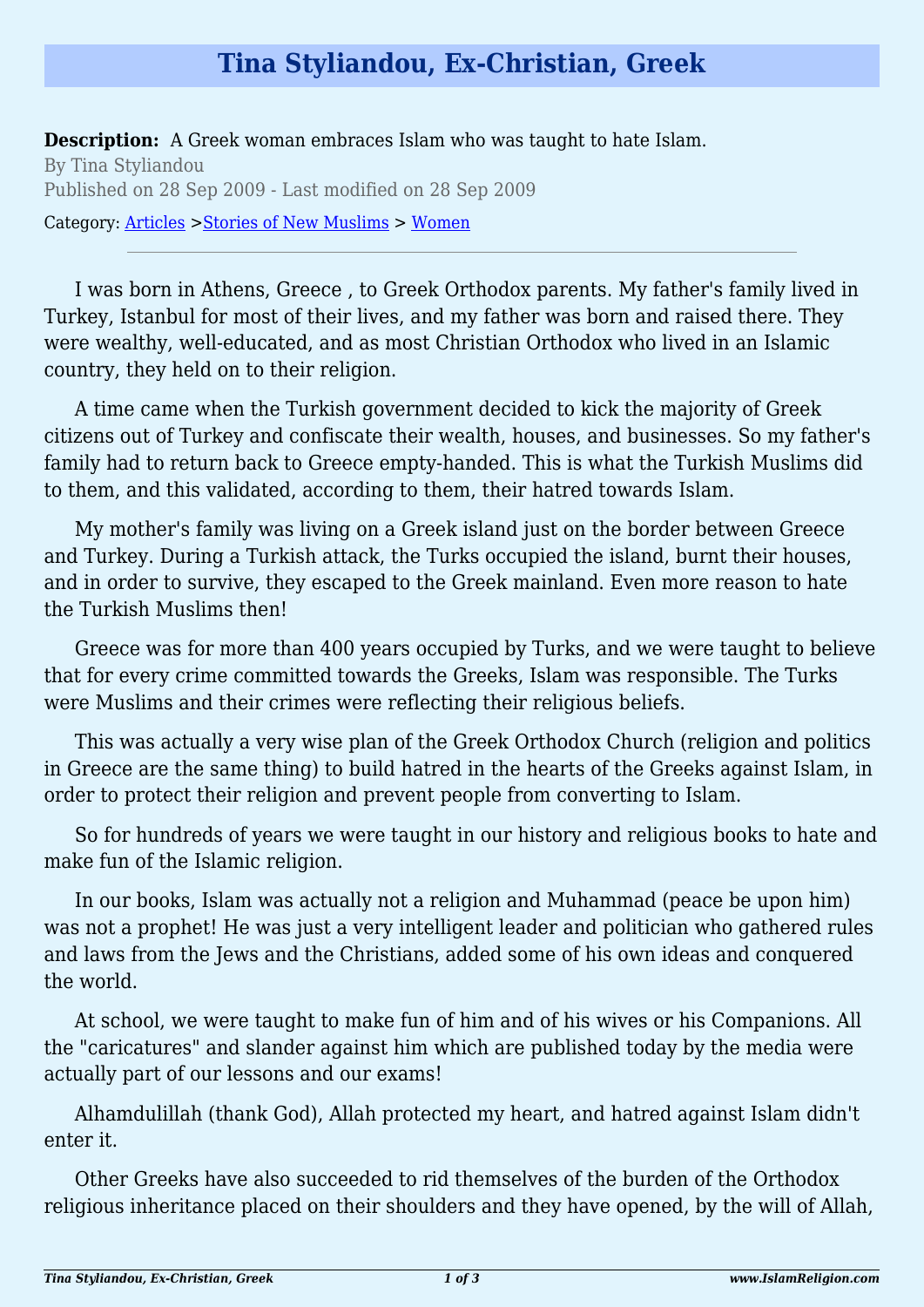their eyes, ears, and hearts to see that Islam is a true religion sent by Allah, and Muhammad is a true prophet, and the last of all prophets.

Muslims believe that Allah sent messengers to mankind as a guidance to them, starting from Adam, Noah, Abraham, Ismail, Isaac, Moses, and Jesus (peace be upon them all). But Allah's final message was revealed to the Prophet Muhammad (peace be upon him).

It was a great help to me that both of my parents were not very religious themselves. They rarely practiced their religion and used to take me to church only during weddings or funerals.

What drove my father away from his religion was the corruption he was seeing daily among the priests. How could these people preach for God and goodness, and at the same time steal from the church's funds, buy villas, and own Mercedes cars, and spread homosexuality amongst them? Are these the righteous representatives of the religion who will guide us, correct us, and lead us closer to God? He was fed up with them and this led him to become an atheist.

The churches lost most of their followers, at least in my country, because of their actions. In Islam a sheikh or scholar of the religion helps and guides others with full passion and only with the desire to please Allah and earn their way to Paradise.

In Christianity to become a priest is a profitable occupation. This corruption "within" drives many young people away from the religion they were born with and leads them to search for something else.

As a teenager I loved to read a lot and I wasn't really satisfied or convinced with Christianity. I had belief in God, fear and love for Him, but everything else confused me.

I started searching around but I never searched towards Islam (maybe due to the background I had against it).

So *alhamdulillah* He had mercy on my soul and guided me from darkness to light, from Hell to Paradise God willing.

He brought into my life my husband, a born Muslim, planted the seed of love into our hearts and lead us to marriage without us really paying attention to the religious differences.

My husband was willing to answer any question I had concerning his religion, without humiliating my beliefs (no matter how wrong they were) and without ever putting any pressure on me or even asking me to change my religion.

After 3 years of being married, having the chance to know more about Islam and to read the noble Quran, as well as other religious books, I was convinced that there is no such a thing as a trinity, nor was Jesus God.

Muslims believe in One, Unique, Incomparable God, Who has no son, nor partner, and that none has the right to be worshipped but Him alone! No one shares His divinity, nor His attributes.